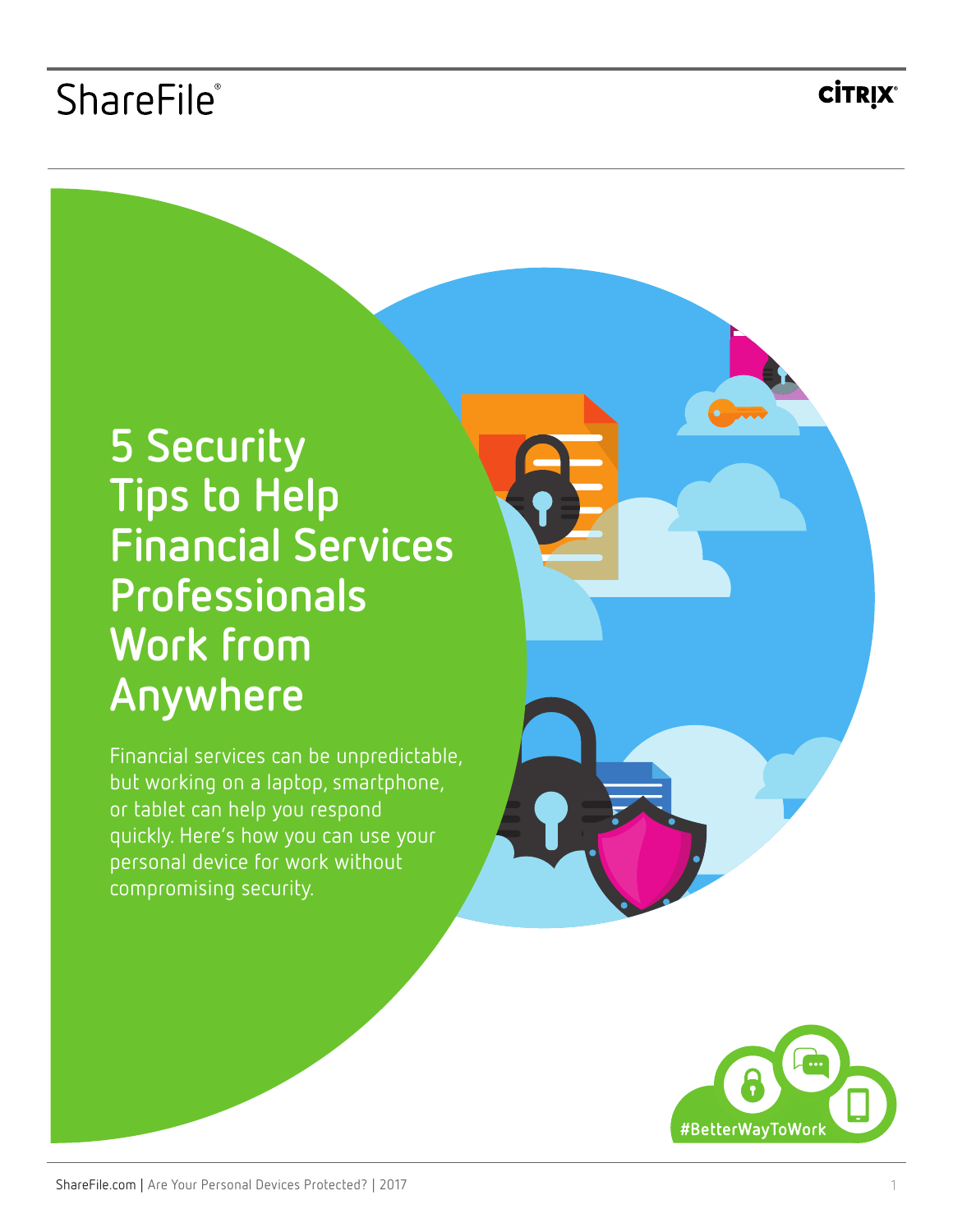## ShareFile®

### **CITRIX®**

**Finance is a fast-paced field in which it pays to respond quickly to unpredictable problems. Your clients trust you to stay ahead of the market – however, for many bankers, brokers, and other financial services professionals, that means you're stuck in the office for long hours, too. But why does it have to be that way?** 

*Only 5 percent of respondents consider themselves very likely to open an email from an unknown sender when they are [using a personal device. But when using a](http://www.optiolabs.com/wp-content/uploads/2016/08/OptioLabs_Mobile_Worker_Privacy_Survey.pdf)  work device, that figure doubles.*

> The smartphone in your pocket and the laptop at your home are more than capable of handling your workload, and many financial services businesses are implementing Bring Your Own Device (BYOD) programs that allow their employees to do exactly that. The biggest concern against using those tools, of course, is security. Is it possible to keep your clients' data secure on a personal device? New research suggests so: a recent survey found that employees are actually more cautious when using a personal device for work purposes.

Meanwhile, 14 percent of those polled said they would be very likely to open unrecognized file extensions included in an email on a personal device. Again, things change when that device isn't their own: 27 percent are very likely to click on a random file when using a work system. Since unsecured emails and attachments are among the most prevalent data security threats, this is no small concern.

Data security is a much bigger task than simply avoiding malicious emails and files, however. Here are five best practices to help you secure your personal device at work and minimize risk for yourself and your business.

### **Store data in the cloud**

One of the biggest security hazards for BYOD is employees storing secure work data on their personal devices, which aren't subject to the same safeguards as your work computers. In fact, fifteen percent of employees store data on personal devices, which is particularly dangerous in the case of your personal device becoming lost or stolen. This can be mitigated by utilizing cloud data storage, which you can set up to ensure that your sensitive data is never saved to your device's local storage in the first place.

### **Be careful in public**

Working from an airport lounge or cozy cafe may sound nice, but you must be aware of the data you are accessing and who is around you — other people might also want access to that information.

*83 percent of respondents to one study said they have used a [computing device in a public place](http://www.optiolabs.com/wp-content/uploads/2016/08/OptioLabs_Mobile_Worker_Privacy_Survey.pdf)  while having confidential data on the screen.* 

Remain aware of your surroundings when you use a personal device for work when out of the office, and if you're accessing sensitive financial information, try to find a corner to work in where your screen can't be seen.